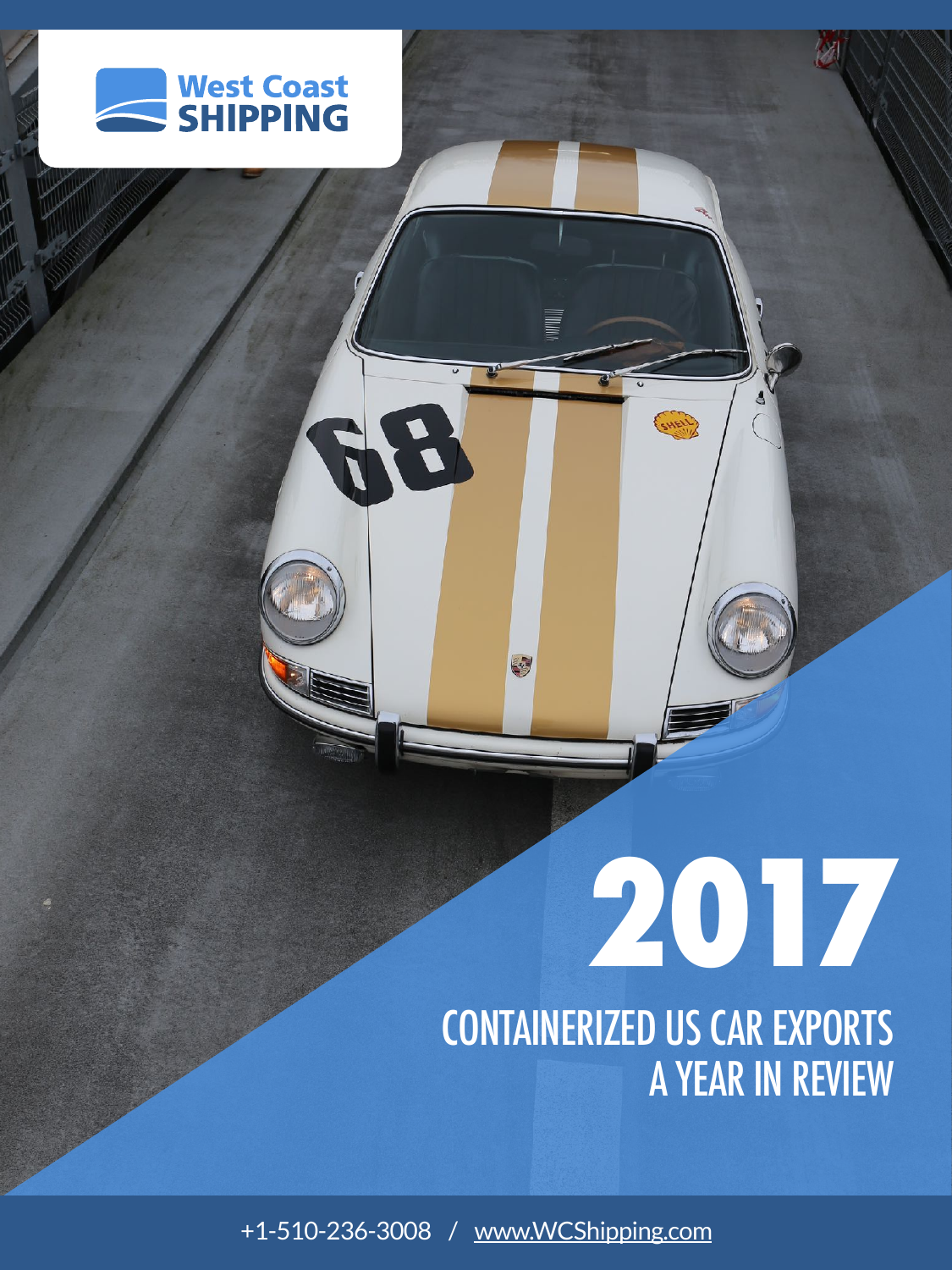# US containerized car exports surge 25% in 2017.

#### **Containerized Cars Exported From The USA in 2017**

| <b>REGION</b>      | <b>VS 2016</b> | <b>2017 TOTAL</b> |
|--------------------|----------------|-------------------|
| <b>Europe</b>      | 51%            | 164,846           |
| <b>Middle East</b> | 39%            | 161,846           |
| <b>Americas</b>    | 11%            | 133,246           |
| <b>Asia</b>        | $-1%$          | 88,551            |
| <b>Africa</b>      | 20%            | 82,814            |
| <b>Oceania</b>     | 5%             | 8,991             |
| <b>TOTAL</b>       | 25%            | 640,294           |

## Demand for US cars continues to expand worldwide.

According to IHS Markit Piers data, 640,000 cars have left the United States inside containers, 25% more than the previous year. Demand has grown across all but one region worldwide.

A weaker US dollar attracted more overseas buyers to the states in search of their dream cars. Accounting for the exchange rate, European buyers were able to save up to 20% compared to the previous year.

Many of the cars exported remained wide and varied. Classic cars of all makes and models were a popular export around the world. Mainland Europe was the largest importer, followed by Australia and New Zealand. By our estimates, over 35,000 classics have left the US last year.

However, that number pales in comparison to the hottest export from the US. Salvage vehicles were responsible for increased volume to nearly all countries that allow them to be imported.

Thanks to last year's vigorous storm season, insurance companies in the US have written off over 600,000 vehicles due to damages. A record number found new life overseas, where they were fixed, or parted out. Upon arriving overseas, some salvage cars were again re-exported via ground transport to surrounding countries.

And with another tumultuous storm season expected this year, exporters foresee even greater demand in 2018.

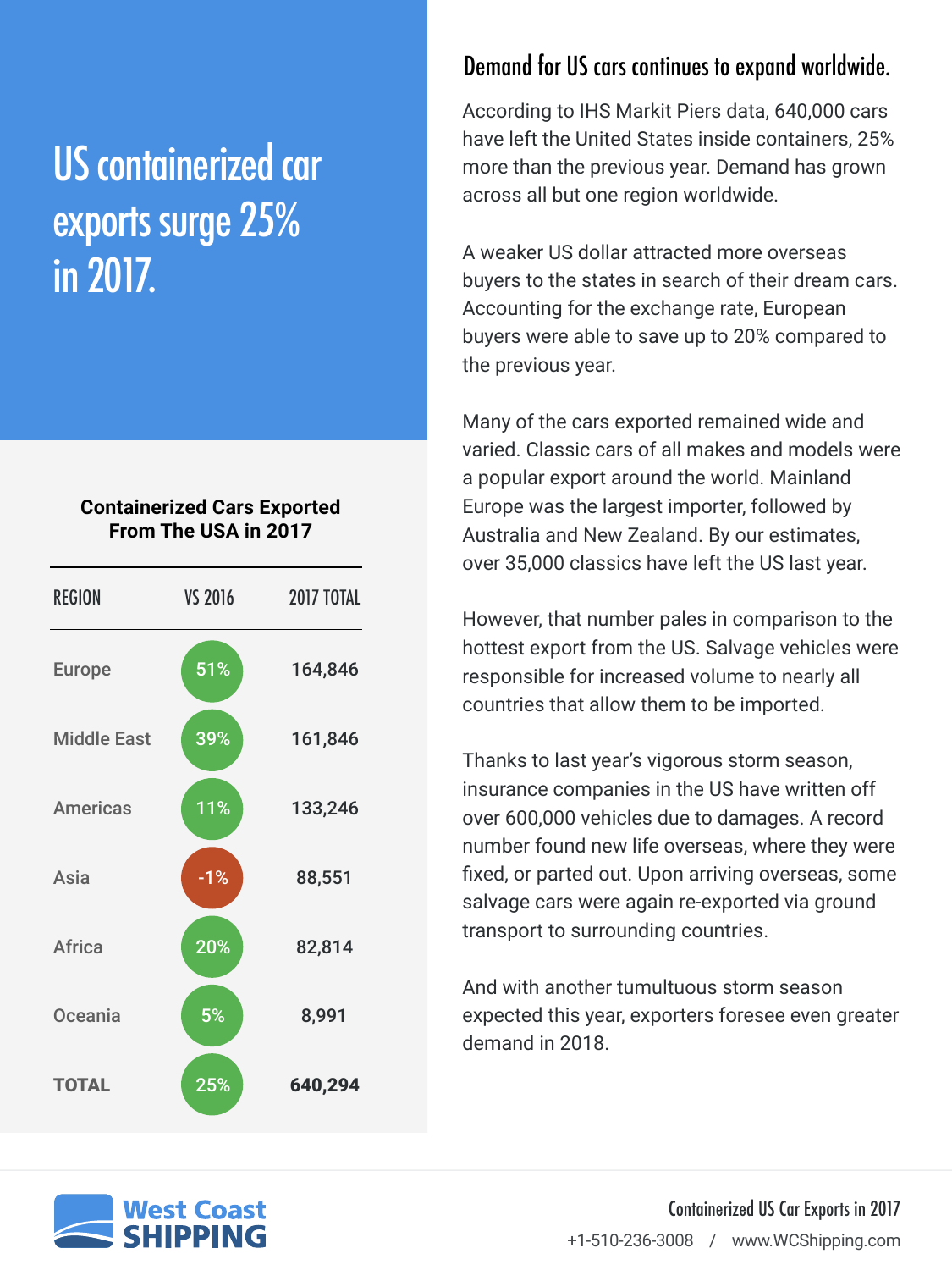

And it wasn't only the pre-owned, salvage, and classic cars that made their way overseas in containers. A record number of new vehicles were shipped, some sent by the manufacturers themselves. BMW for example, exported over 24,000 brand new vehicles from their manufacturing plant in Spartanburg, South Carolina to dealerships across Russia.

Electric and hybrid car imports from the US have flourished as well. Tesla led the way with over 40,000 brand new vehicles delivered around the world. Their top destinations being Germany, the Netherlands, and Australia.

The data shows that it was another successful year in US car exports. Shipping costs remained at record lows, and transit times continued to improve. We expect 2018 to continue this trend. "Whichever direction the global automotive market takes us, my team and I are here to provide the optimal logistics solutions for your business"

> Alex, Operations Manager at West Coast Shipping

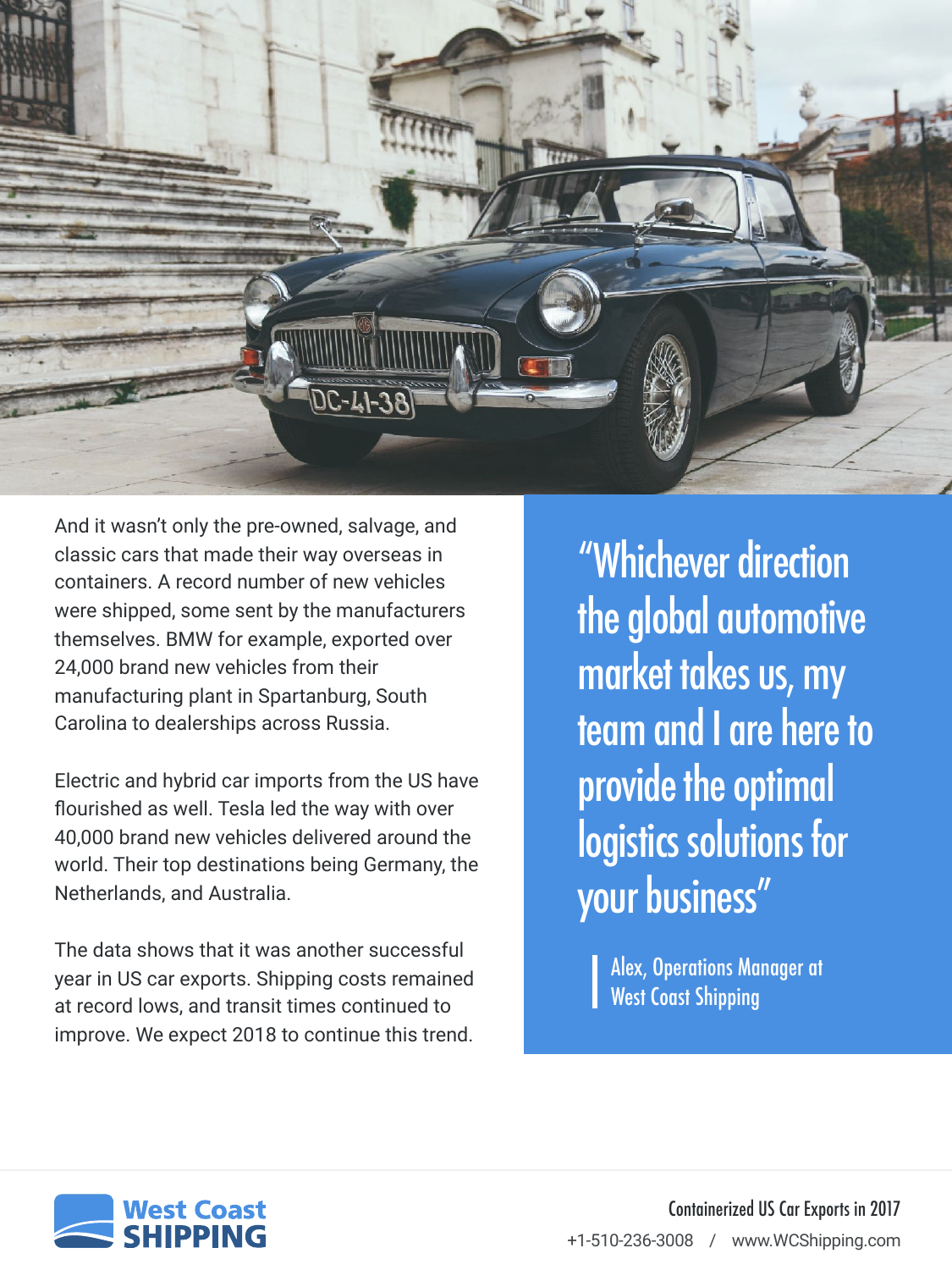## EUROPE

#### **Number of cars shipped to Europe**



#### **Europe is the top destination for US car imports.**

Car shipping to mainland Europe increased due to the wider availability of salvage cars, and a weaker USD. The majority of cars were shipped to the port of Bremerhaven and Rotterdam because of cargo consolidation.

Poland was the standout destination for more affordable classics and project cars. The cheaper labor rates allowed restoration shops in Poland to bring classics back to shape, and resell the cars to the rest of Europe. These cars can be purchased for up to 20% less than in mainland Europe.

Ukraine has became an immensely popular destination for hybrid and electric cars. Piers data shows that only 10,000 vehicles were shipped directly to Ukraine. However, by our estimates only 60% of these cars are imported directly to Ukraine. The rest are shipped through Germany, Netherlands, Poland, and Lithuania.

| <b>Europe Top 10</b> | <b>Q1 '17 YoY</b> | <b>Q2 '17 YoY</b> | <b>Q3 '17 YoY</b> | <b>Q4 '17 YoY</b> | Total cars in '17 | Vs '16 |
|----------------------|-------------------|-------------------|-------------------|-------------------|-------------------|--------|
| Georgia              | 87%               | 96%               | 110%              | 92%               | 40,665            | 96%    |
| Germany              | 29%               | 13%               | 45%               | 47%               | 27,459            | 32%    |
| <b>Russia</b>        | 5173%             | 1012%             | 50%               | $-46%$            | 25,505            | 119%   |
| Lithuania            | 75%               | 74%               | 40%               | 37%               | 17,163            | 54%    |
| <b>Netherlands</b>   | $-10%$            | $-6%$             | 11%               | 2%                | 13,492            | $-1%$  |
| Ukraine              | 418%              | 614%              | 938%              | 906%              | 10,605            | 762%   |
| <b>Poland</b>        | 49%               | $-1%$             | 35%               | 24%               | 7,466             | 23%    |
| <b>UK</b>            | $-15%$            | $-20%$            | 2%                | 14%               | 5,434             | $-6%$  |
| <b>Belgium</b>       | $-19%$            | $-7%$             | 8%                | 20%               | 4,840             | $-4%$  |
| <b>France</b>        | 10%               | $-6%$             | 17%               | 14%               | 3,717             | $-5%$  |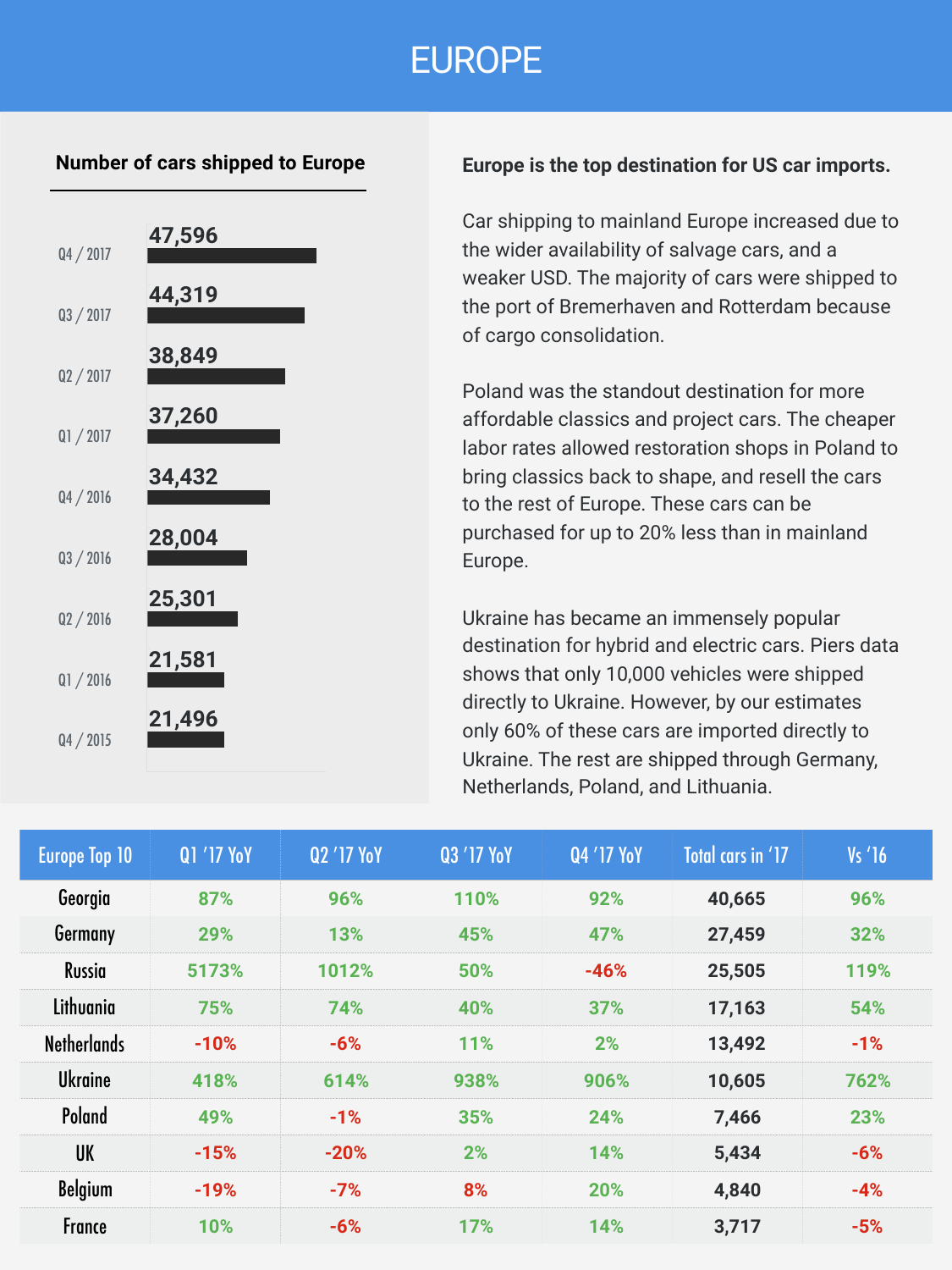## ASIA

#### **Number of cars shipped to Asia**



#### **High import duties and strict laws hinder the Asian market.**

Despite a more difficult car import market, exports to Asia were only 1% below 2016 totals.

Cambodia continued to grow due to the increase in salvage car imports. Some of the most popular models were early Toyota Highlanders, Camrys, and the Lexus RX.

China on the other hand does not allow salvage cars to be brought into the country. Instead the growing volume is attributed to an increase in demand for "grey imports". These are new vehicles brought into China without the manufacturers. Instead vehicles are purchased by importers from dealerships in the US and taken straight to China.

The largest growth in demand came from Taiwan which imports a large number of new and used luxury sedans and SUVs.

| <b>Asia Top 10</b> | <b>Q1 '17 YoY</b> | <b>Q2 '17 YoY</b> | <b>Q3 '17 YoY</b> | <b>Q4 '17 YoY</b> | Total cars in '17 | Vs '16 |
|--------------------|-------------------|-------------------|-------------------|-------------------|-------------------|--------|
| Cambodia           | 4%                | $-14%$            | 25%               | 34%               | 29.581            | 12%    |
| China              | 39%               | $-14%$            | 1%                | 24%               | 18,777            | 8%     |
| <b>Taiwan</b>      | 81%               | 30%               | 18%               | $-22%$            | 11,536            | 23%    |
| Guam               | $-18%$            | 4%                | $-22%$            | 80%               | 6,069             | 1%     |
| South Korea        | $-7%$             | $-13%$            | $-7%$             | $-15%$            | 5,650             | $-10%$ |
| India              | $-19%$            | 22%               | $-40%$            | $-31%$            | 4,.757            | $-22%$ |
| Vietnam            | $-23%$            | $-31%$            | 41%               | $-62%$            | 3,178             | $-26%$ |
| Japan              | $-5%$             | $-39%$            | 8%                | $-14%$            | 2,342             | $-18%$ |
| <b>Hong Kong</b>   | $-13%$            | $-61%$            | $-65%$            | $-72%$            | 2,304             | $-50%$ |
| <b>Philippines</b> | $-31%$            | $-60%$            | $-17%$            | $-34%$            | 845               | $-34%$ |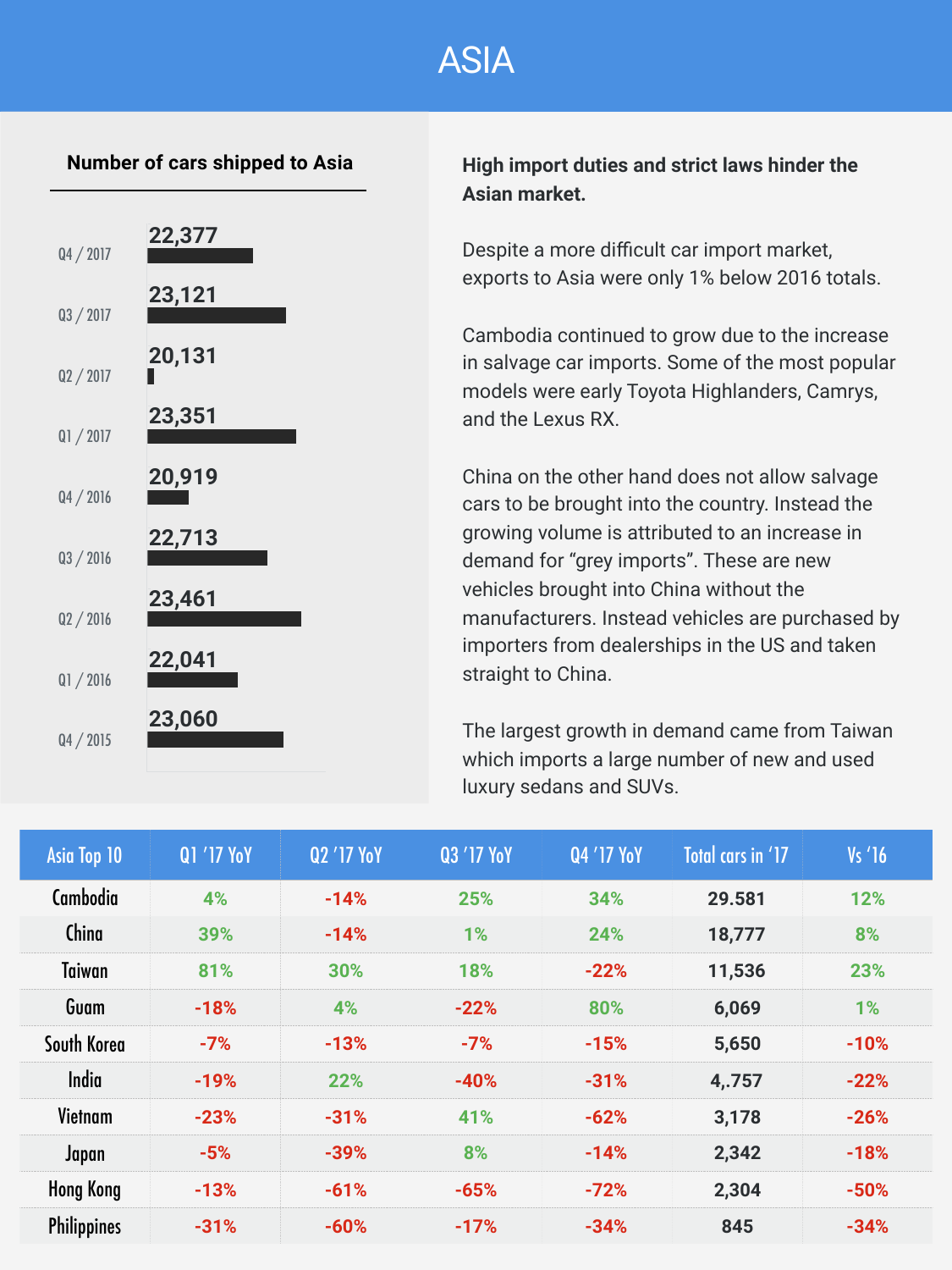## AFRICA

#### **Number of cars shipped to Africa**



#### **Salvage cars continue to drive demand in Africa.**

The record number of salvage cars available in the United States has driven demand across Africa.

The most popular vehicles being used economy SUVs and sedans which make up a large chunk of all vehicles imported to Africa.

As the largest economy of Africa, Nigeria remains as the the largest importer in the region. It is closely followed by Ghana which together with Nigeria make up over 75% of all US car imports.

Other African countries depend on Nigeria and Ghana for their cars, resulting in a much smaller number of direct imports from the USA. The consolidation of cars in containers also keeps the freight rates much cheaper to Nigeria and Ghana.

| <b>Africa Top 10</b> | <b>Q1 '17 YoY</b> | <b>Q2 '17 YoY</b> | <b>Q3 '17 YoY</b> | <b>Q4 '17 YoY</b> | Total cars in '17 | <b>Vs '16</b> |
|----------------------|-------------------|-------------------|-------------------|-------------------|-------------------|---------------|
| <b>Nigeria</b>       | 12%               | 8%                | 56%               | 108%              | 31,592            | 45%           |
| Ghana                | 5%                | $-9%$             | 10%               | 42%               | 25,860            | 10%           |
| Sierra Leone         | $-6%$             | $-1%$             | 40%               | 42%               | 4,992             | 19%           |
| Lieria               | $-27%$            | $-22%$            | $-15%$            | 4%                | 4,396             | $-15%$        |
| Senegal              | $-20%$            | $-30%$            | 13%               | 128%              | 2,780             | 13%           |
| <b>Cameroon</b>      | $-5%$             | $-38%$            | $-6%$             | $-2%$             | 2,614             | $-14%$        |
| Guinea               | $-36%$            | 30%               | 100%              | 112%              | 2,569             | 41%           |
| <b>The Gambia</b>    | 10%               | 30%               | 65%               | 135%              | 2,156             | 58%           |
| <b>Ivory Coast</b>   | $-24%$            | $-20%$            | $-4%$             | 43%               | 1,547             | $-3%$         |
| <b>Togo</b>          | $-10%$            | $-7%$             | 7%                | 40%               | 1,169             | 6%            |
|                      |                   |                   |                   |                   |                   |               |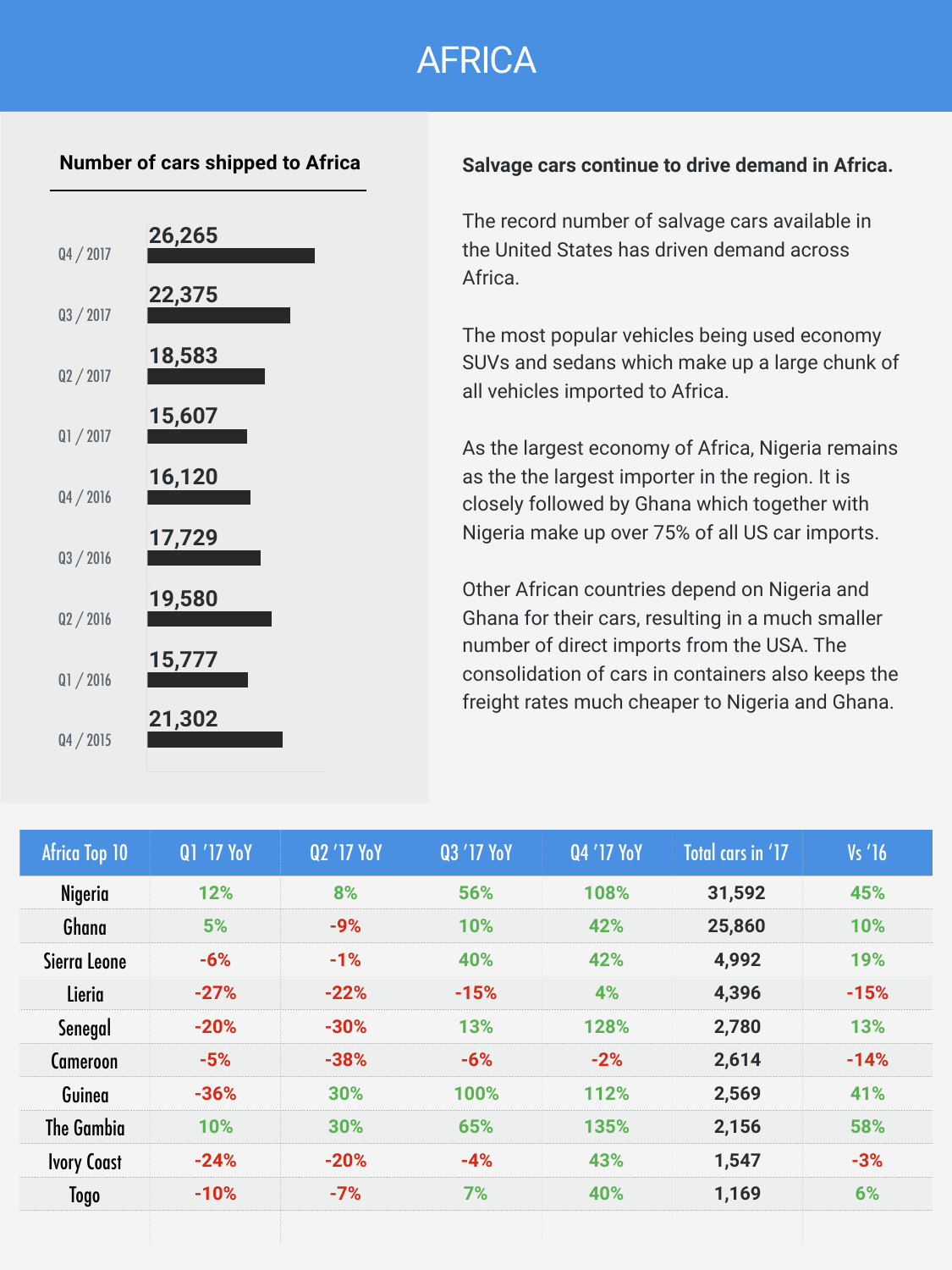## AMERICAS

#### **Number of cars shipped to Americas**



### **Car exports from the US grew by 11% to the Americas.**

In Piers data, the Americas consist of Central & South America, and the Caribbeans. Putting these regions together places the Americas as the 3rd largest destination for US cars.

The market here is wide and varied, but one thing is consistent; the number of cars imported continues to grow year over year.

Honduras and Guatemala continues to import thousands of new vehicles directly from manufacturers like Mercedes in the US.

While the volume for rest of the countries largely consists of used affordable sedans and SUVs.

| <b>Americas Top 10</b> | <b>Q1 '17 YoY</b> | <b>Q2 '17 YoY</b> | <b>Q3 '17 YoY</b> | <b>Q4 '17 YoY</b> | Total cars in '17 | Vs'16  |
|------------------------|-------------------|-------------------|-------------------|-------------------|-------------------|--------|
| <b>Honduras</b>        | 38%               | 20%               | 7%                | 41%               | 29,838            | 25%    |
| Guatemala              | 24%               | $-30%$            | $-13%$            | 83%               | 27,195            | 7%     |
| <b>Costa Rica</b>      | 40%               | $-14%$            | 9%                | 17%               | 20,169            | 11%    |
| <b>El Salvador</b>     | 19%               | 24%               | 39%               | 34%               | 18,487            | 29%    |
| <b>Puerto Rico</b>     | 156%              | 49%               | 67%               | 138%              | 5,799             | 99%    |
| <b>Chile</b>           | $-20%$            | 40%               | 39%               | 22%               | 5,458             | 23%    |
| Panama                 | $-38%$            | $-18%$            | $-31%$            | 122%              | 2,830             | $-1%$  |
| Venezuela              | $-66%$            | $-62%$            | $-63%$            | $-14%$            | 2,377             | $-55%$ |
| <b>Brazil</b>          | 29%               | $-67%$            | $-27%$            | 5%                | 2,308             | $-28%$ |
| <b>Belize</b>          | $-40%$            | $-33%$            | $-35%$            | 272%              | 2,007             | $-19%$ |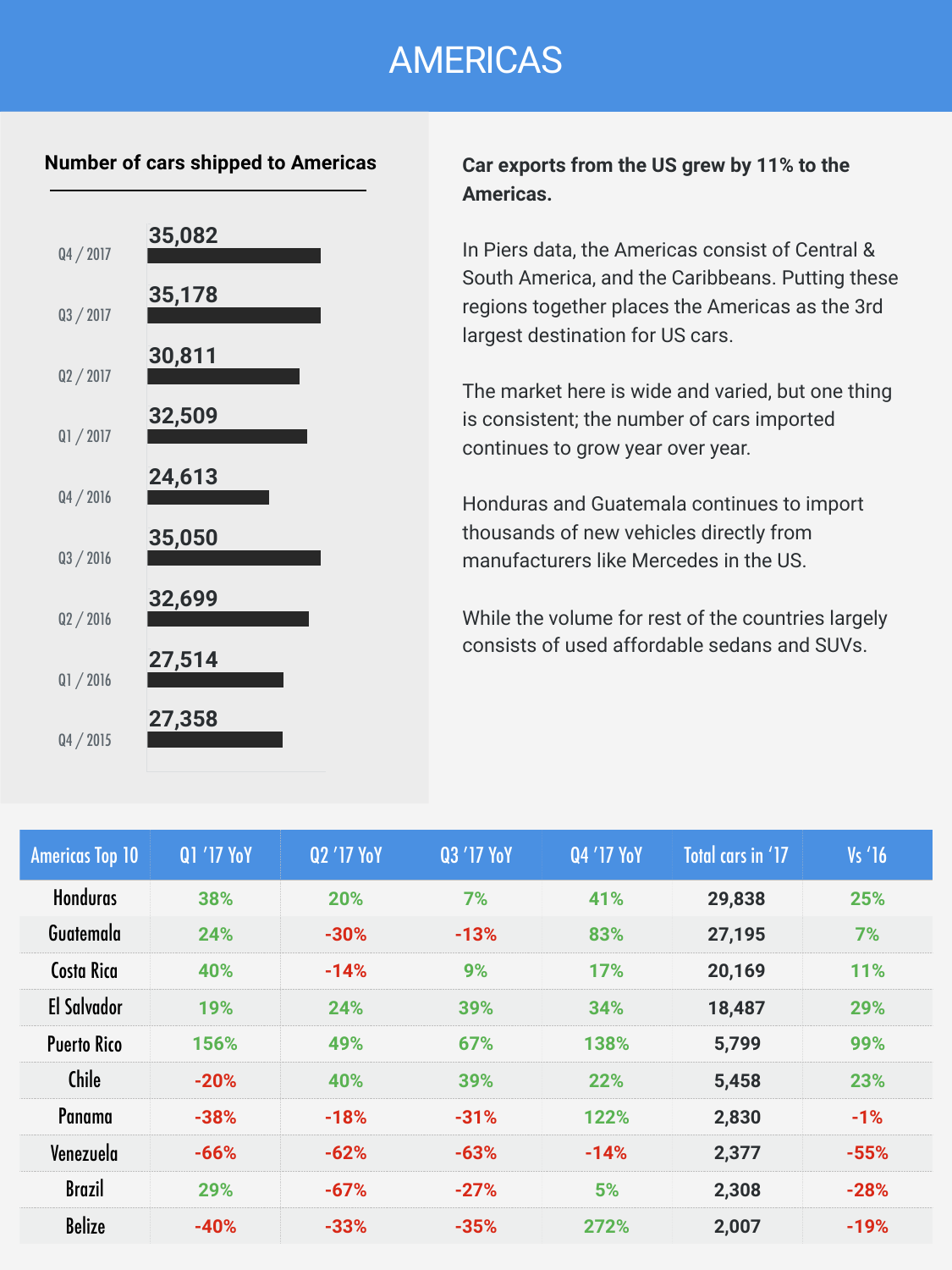## MIDDLE EAST

#### **Number of cars shipped to Middle East**



#### **Car imports to the Middle East continue to grow.**

After volumes fell in 2016, the Middle East was back in the green thanks to salvage car imports. A more stable price on oil has also led to greater confidence from buyers.

The United Arab Emirates is the largest destination for US cars. Everything from new, used, salvage and classic cars were imported. And because the UAE is a re-export hub for the region, many of these vehicles made their way into surrounding countries.

Jordan is another significant player in the Middle East due to favorable laws for hybrid and electric vehicles. They are leading the way in the number of green vehicles on the road in the Middle East.

| <b>Middle East Top 10</b> | 01 '17 YoY | <b>Q2 '17 YoY</b> | <b>Q3 '17 YoY</b> | <b>Q4 '17 YoY</b> | Total cars in '17 | Vs'16  |
|---------------------------|------------|-------------------|-------------------|-------------------|-------------------|--------|
| <b>UAE</b>                | 5%         | 23%               | 23%               | 56%               | 76,701            | 25%    |
| <b>Jordan</b>             | $-21%$     | 31%               | 67%               | 191%              | 18,042            | 55%    |
| Lebanon                   | 9%         | 11%               | 22%               | 44%               | 15,715            | 21%    |
| <b>Iraq</b>               | 282%       | 89%               | 52%               | 107%              | 13,611            | 112%   |
| Yemen                     | 102%       | 48%               | 144%              | 105%              | 8,831             | 97%    |
| <b>Oman</b>               | 166%       | 151%              | 148%              | 231%              | 4,314             | 176%   |
| <b>Israel</b>             | 44%        | 61%               | 80%               | 79%               | 3,213             | 59%    |
| Saudi Arabia              | $-23%$     | $-38%$            | $-40%$            | $-8%$             | 2,022             | $-31%$ |
| <b>Bahrain</b>            | $-59%$     | $-16%$            | $-18%$            | 89%               | 700               | $-23%$ |
| Kuwait                    | $-33%$     | $-50%$            | $-38%$            | 26%               | 577               | $-33%$ |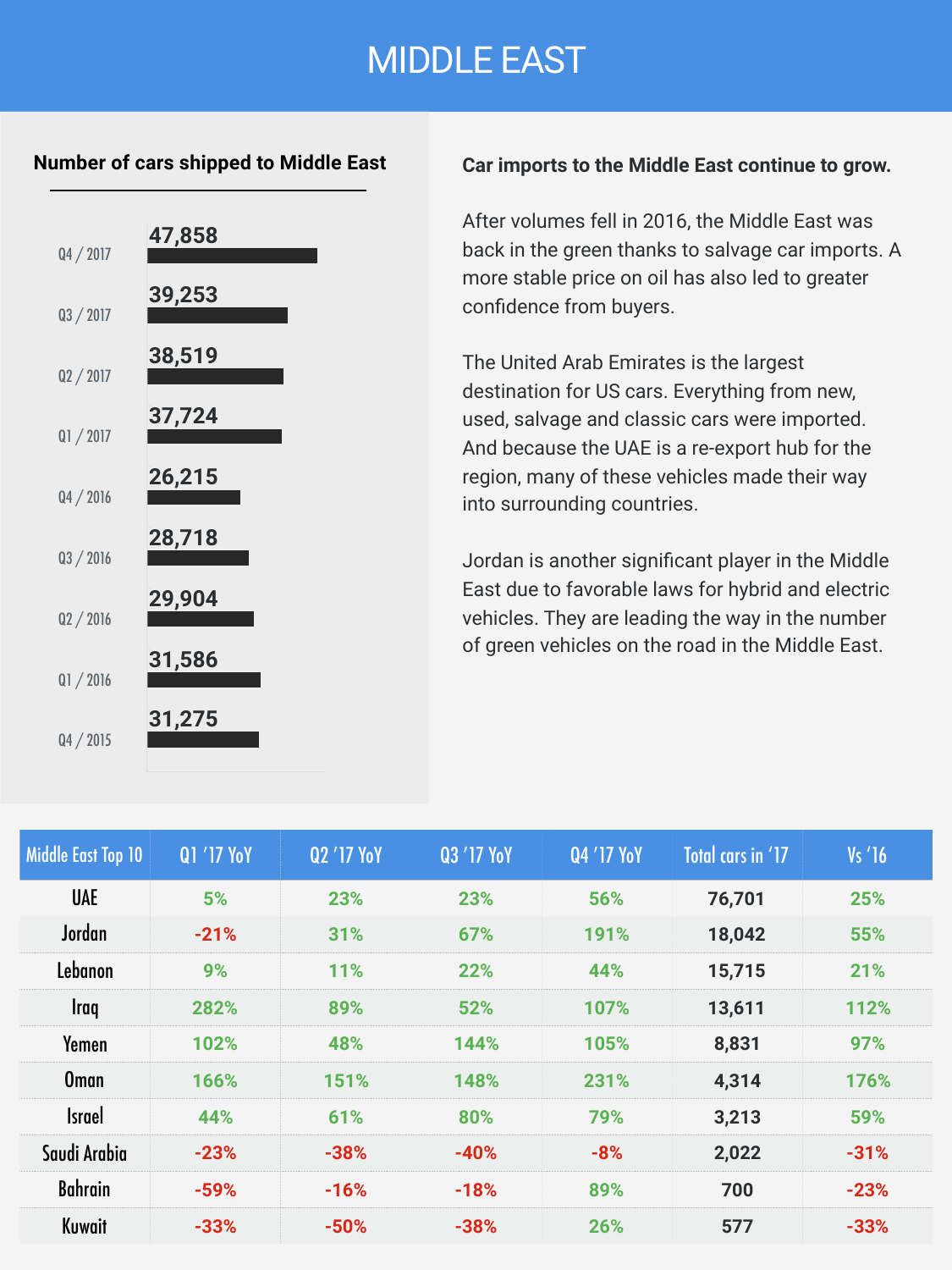## **OCEANIA**

## **Number of cars shipped to Oceania**



#### **Markets grow in Australia despite changing laws.**

The Australian government implemented new laws restricting the import of vehicle with asbestos. Because some older vehicles used asbestos as part of the manufacturing process, classic car buyers were left questioning if their cars contained asbestos. It became necessary to certify vehicles asbestos free. Without a certification, importers faced fines.

To combat this, importers began requiring vehicles to undergo inspection before vehicles are shipped. Thankfully as we know now, only a small part of classic cars were affected. And despite the law, the number of classic cars brought to Australia continued to grow.

New Zealand was just 2% below 2017 volume's with no major changes.

| <b>Oceania</b>     | Q1 '17 YoY | <b>Q2 '17 YoY</b> | <b>Q3 '17 YoY</b> | <b>Q4 '17 YoY</b> | Total cars in '17 | Vs'16 |
|--------------------|------------|-------------------|-------------------|-------------------|-------------------|-------|
| Australia          | 15%        | 17%               | 55%               | 45%               | 6,395             | 9%    |
| <b>New Zealand</b> | 32%        | 1%                | 10%               | 32%               | 2,588             | $-2%$ |